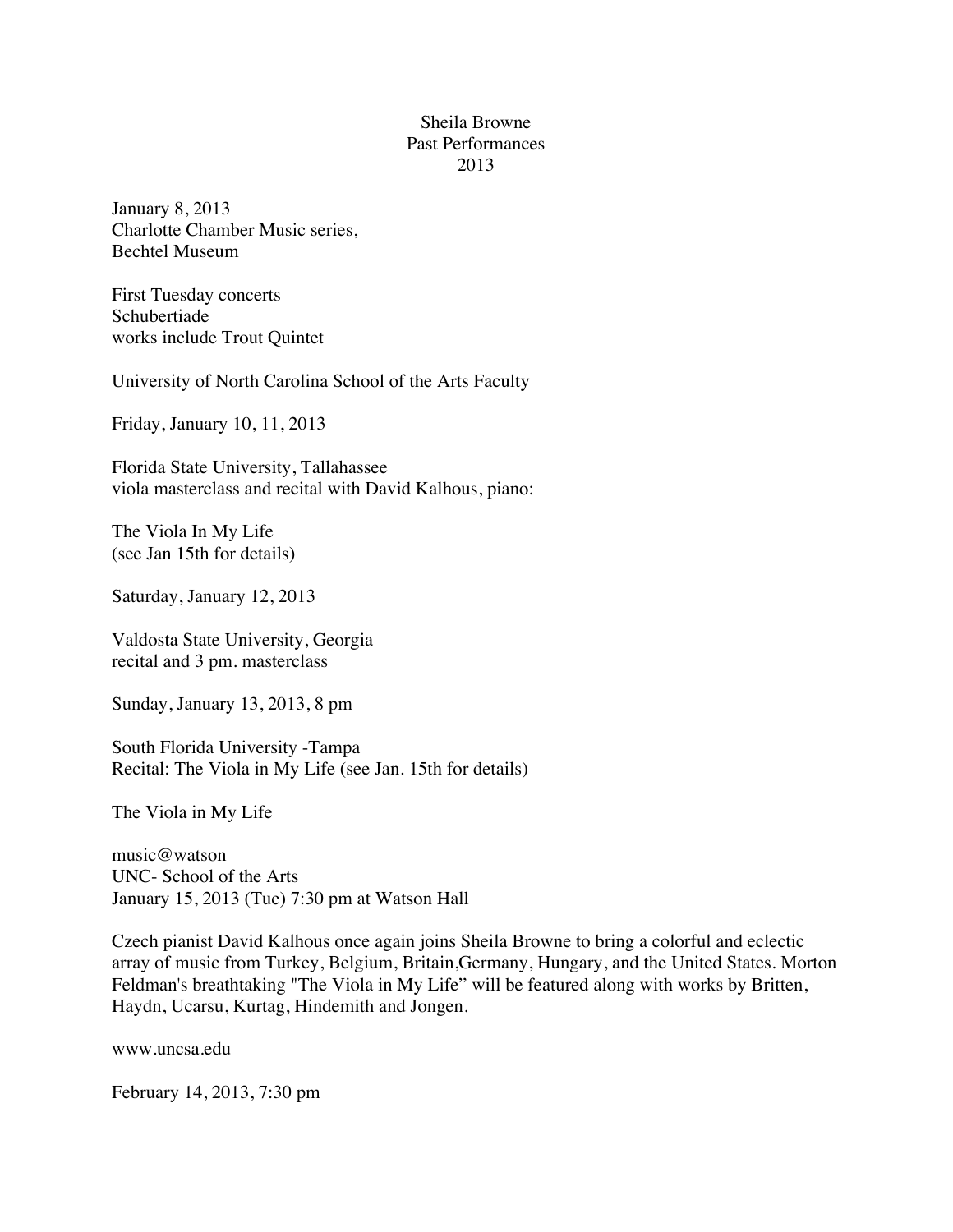@ Arts Now! North Carolina State University Fire Pink Trio

February 17, 2:30 pm Brasstown, NC Fire Pink Trio

FIRE PINK TRIO. . . . Hot! Hot! Hot! February 19 (Tue) 7:30 pm at Watson Hall

Harpist Jacquelyn Bartlett, flutist Debra Reuter-Pivetta, and violist Sheila Browne will present an evening of exhilarating and luscious music featuring Beethoven's famous Serenade transcribed by Ami Maayani, Sofia Gubaidulina's Garten von Freuden und Traurigkeiten, Turkish composer Hasan Ucarsu's "The Dragged ones......", and Camille Saint-Saens' Fantasie for Violin and Harp with UNCSA faculty violinist, Kevin Lawrence.

February 24 University of West Virginia, Morgantown viola masterclass and recital with Barbara Browne, piano

March<sub>2</sub> University of Delaware Viola Masterclass

March 21 University of Michigan School of Music recital and masterclass works of Prokofiev, Schumann, Bach with Kathleen Collier, piano

April 7, 4 pm Treetops Studio Espina-Browne-Shteinberg Trio: Homage to Robert Schumann With an Art Exhibit by Marina Shrady Espina-Browne-Shteinberg Trio (Oskar Espina Ruiz, clarinet; Sheila Browne, viola; Dmitri Shteinberg, piano), with guest artist Lisa Tannebaum, harp

April 9, 12:10 PM and 5:30 PM Fire Pink Trio Charlotte Chamber Music, Charlotte, NC Bechtler Museum

Sunday, April 14, 4:00 PM Fire Pink Trio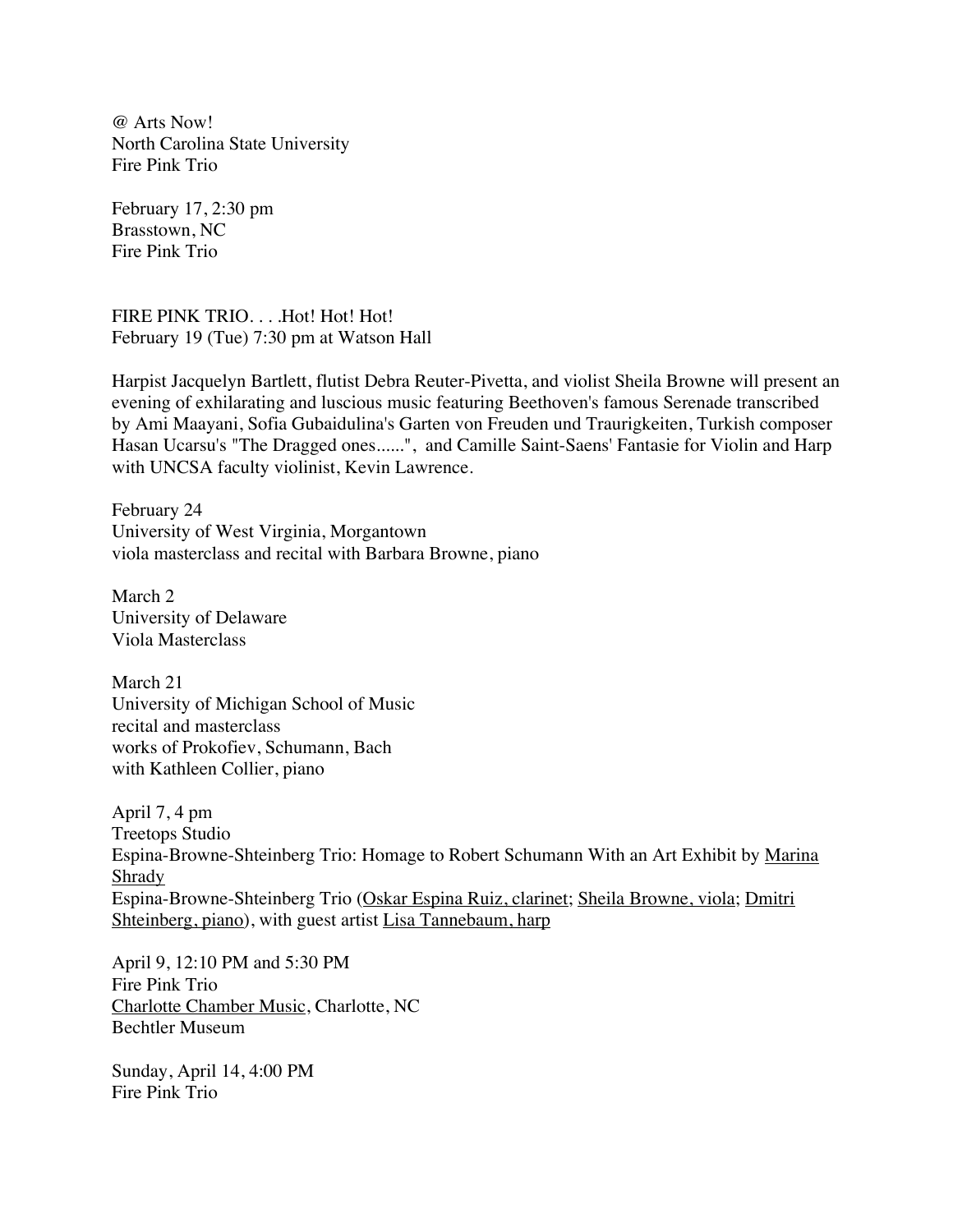Charlotte Chamber Music, Charlotte, NC Bechtler Museum

April 23 New York Women's Ensemble, Carnegie-Stern Hall Sheila Browne, principal violist

May 7 Charlotte Chamber Music, Bechtler Museum Works of Prokofiev, Bartok Kevin Lawrence, Dmitri Shteinberg, Sheila Browne

June 2 Wilmington Chamber Music Series Fire Pink Trio

June 14, 15, 16 Karen Tuttle Coordination Workshop, New York University participating professors:Sheila Browne, Susan DuBois, Jerffrey Irvine, Kim Kashkashian, Michelle LaCourse, Karen Ritscher, Carol Rodland.

June 23 - July 20 Green Mountain Chamber Music Festival with special Karen Tuttle Viola Workshops taught jointly by Sheila Browne, Susan DuBois, Karen Ritscher

July 15 - August 3, 2013 Montecito International Summer Festival, CA Viola Faculty- Sheila Browne, Yitzhak Schotten, chamber concerts with Shmuel Ashkenazy

Saturday, August 31, 2013, 7:30 pm music @ watson, UNC School of the Arts, Winston -Salem, NC with Ron Rudkin,- Jazz verson of Mozart's Flute Quartet in D major

Saturday, September 21, 2013 University of West Virginia- Morgantown Viola Festival masterclass and recital: Sheila Browne, viola, Barbara Browne, piano works of Britten, Hindemith, Prokofiev

Saturday, September 28, 2013 Chamber Music Wilmington, NC

Thursday, October 10, 2013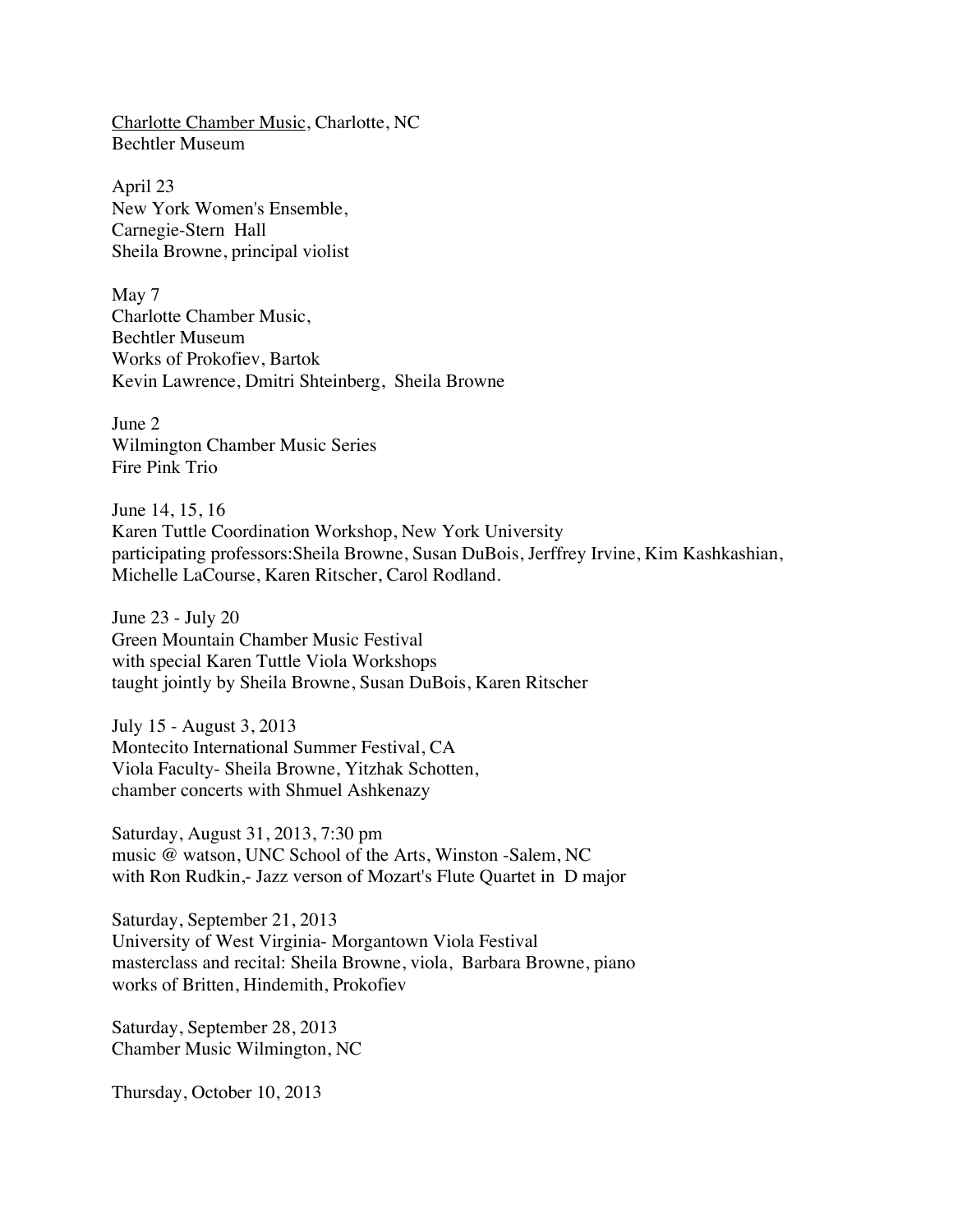Governor's School of the Arts, Greenville, SC afternoon masterclass and recital Sheila Browne, viola and Barbara Browne, piano works of Britten, Hindemith, Prokofiev

Friday,October 11, 2013 Charleston, SC, Performing Arts High School recital and masterclass

Saturday, October 12, 2013 University of South Carolina- Columbia Masterclass and recital at 7:30 pm Sheila Browne, viola and Barbara Browne, piano works of Britten, Hindemith, Prokofiev

Thursday, October 17, 2013 Las Vegas, NV Performing Arts High School Festival clinics and masterclasses

Saturday, October 19, 2013, 7:30 pm music @ watson UNC-School of the Arts Hindemith Celebration Sheila Browne playing Sonata fuer Viola Allein, Op. 25.1 Streichquartett, Op. 22

Saturday October 26, 2013, 8 pm University of Delaware, Newark, DE Dupont School of Music recital: Sheila Browne, viola Julie Nishimura, piano Bach- Kodaly-'s Chromatic Fantasy, Hindemith's Sonata 1939, Prokofiev Cello Sonata

Monday, October 28, 2013, 5-6:30 pm Peabody Conservatory of Music Johns Hopkins guest artist masterclass

Wednesday, October 30, 2013 4-7 pm Manhattan School of Music Guest Artist Masterclass - Sheila Browne, viola

Saturday, November 9, 2013 NCMEA Viola Sectionals

Thursday, November 14, 2013, 12 noon